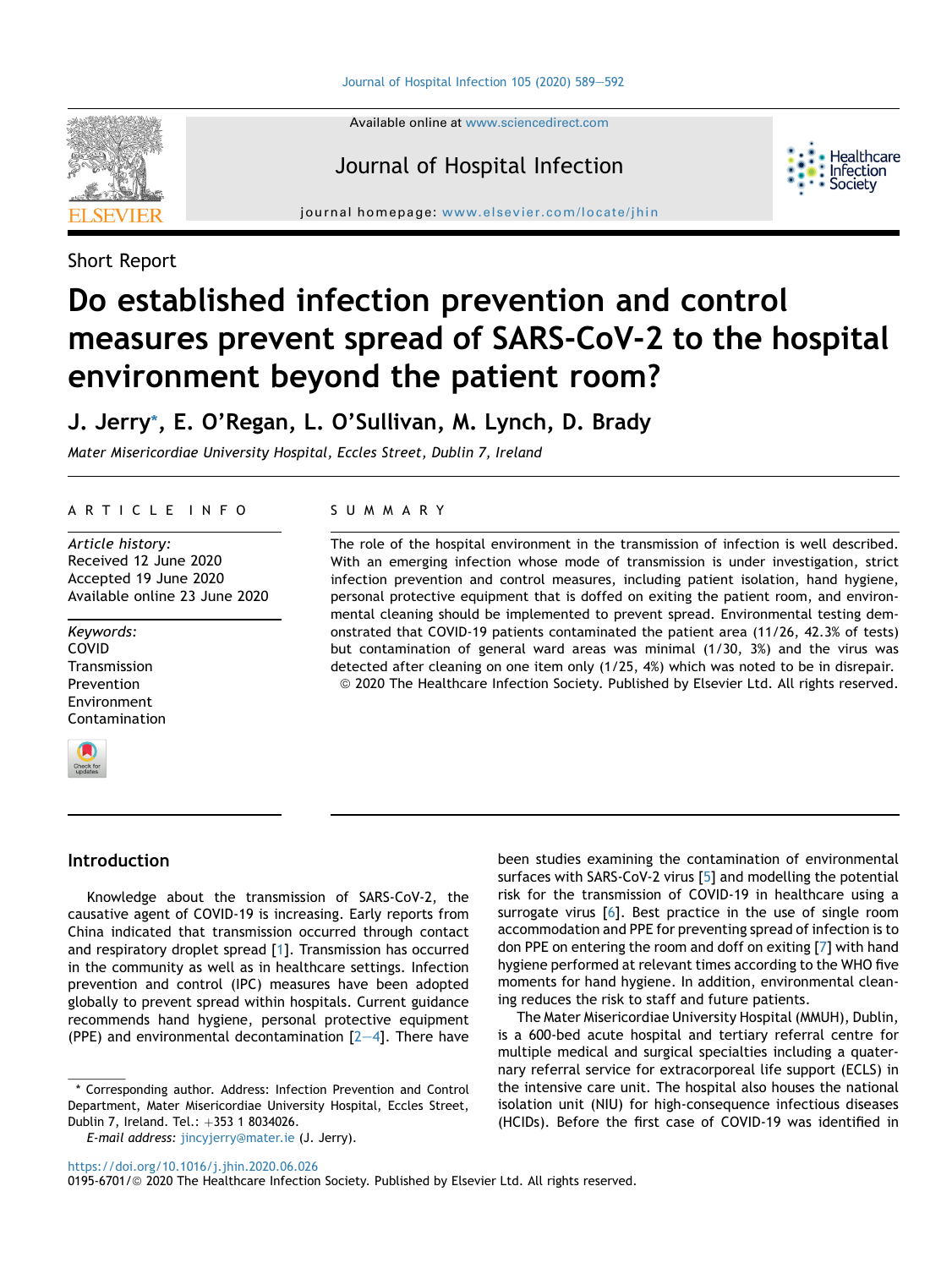Ireland, the hospital began preparing by identifying suitable IPC measures such as preferred areas for patient isolation or cohorting, levels of PPE and training in its use, as well as new cleaning and disinfection agents which had been under trial at the hospital in the second half of 2019 prior to COVID-19 emerging. The hospital experienced a high proportion of the Irish cases of COVID-19 during the peak of transmission in the community in this country and continues to have acute cases presenting and occasional sporadic outbreaks. The total number of patients with COVID-19 treated as inpatients at the hospital up to  $31<sup>st</sup>$  May was 803.

Patients were placed in single en suite rooms while undergoing assessment for COVID-19 and moved on into six-bed cohort rooms on specific wards once a laboratory confirmation of the diagnosis was made. Rooms were cleaned with a chlorine dioxide agent (Tristel FUSE®) once daily and again after discharge with a terminal clean using chlorine dioxide followed by ultraviolet-C (UVC) disinfection (SteriPro-). PPE including filtering face piece (FFP) 2 or FFP 3 masks, eye protection in the form of goggles or visors, gloves and a longsleeved fluid-repellent gown was recommended. In each ward an area was designated as the donning areas for staff confidence. PPE was doffed on leaving the patient room. PPE was not worn while working in the general ward areas, e.g., at nurses' stations. As the number of COVID-19 cases increased throughout Ireland and internationally, the demand for PPE increased. In order to preserve its use, some centres moved to the wearing of PPE throughout ward areas, within and outside of patient rooms, doffing only on exiting the ward in accordance with WHO interim guidance  $[8]$  $[8]$ . We theorized that this could increase the risk of spread to healthcare workers due to widespread contamination of ward areas and inadvertent breaches in practice in relation to PPE such that healthcare staff might self-inoculate with SARS-CoV-2 once outside of the patient room in contaminated PPE.

We undertook this study to demonstrate that the infectious COVID-19 patient readily contaminates the patient area but that the combination of IPC measures introduced including hand hygiene, doffing PPE on exiting the patient room and enhanced environmental cleaning and disinfection prevented contamination of the shared working areas outside of patient rooms such that it was safe to work in these areas without donning PPE.

## Methods

Environmental samples were retrieved by IPC Clinical Nurse Specialists (IPC CNS) from clinical areas where COVID-19 patients were treated including the Emergency Department (ED), Intensive Care Unit (ICU), High-dependency Unit (HDU) and six medical wards, one of which was the NIU. Samples were collected between 5<sup>th</sup> May and 15<sup>th</sup> May 2020, during which time the minimum number of infected patients in the hospital ranged from 73 to 107, with between 7 and 11 in ICU, two on ECLS.

Surface and air sampling was performed. Surface sampling was by swab of the area with a COPAN UTM-RT transport medium for viruses (Copan, Italia), similar to that used for clinical sampling of the patient airway. Surface samples were obtained using flocked swabs and transported to the laboratory in universal viral transport media (VTM) within  $1-2$  h of collection. Samples were refrigerated until testing was performed. To sample the air, an empty Petri dish containing 3 mL of viral transport medium (VTM) decanted from a clinical collection device was placed into the air sampler SAS Super ISO 100®. The VTM was subsequently pipetted out and replaced back into the collection device for submission to the laboratory for analysis.

Surfaces sampled were from three distinct categories of location: (1) a patient room housing a laboratory-confirmed COVID-19 patient; (2) an empty patient room following terminal cleaning and UVC decontamination that was carried out after the discharge of a laboratory-confirmed COVID-19 case; and (3) the nurses' station of each of the wards with COVID-19 patients. Sites of swabs were chosen as frequently touched areas by either the patient or staff as appropriate [\(Table I\)](#page-1-0).

Timing of surface swab samples was determined by passage of time from most recent clean. COVID-19 patient rooms were cleaned once per day and nurses' station areas twice. For swabs of these areas, a minimum time of 4 h was allowed to elapse before samples were taken. Swabs of empty terminally cleaned and disinfected patient rooms were taken before the admission of a new patient. For cleaning of patient and ward

#### <span id="page-1-0"></span>Table I

Sites of swabs/air samples and results

| Sample location                           |                |    | Grand total Detected Not detected |
|-------------------------------------------|----------------|----|-----------------------------------|
| COVID-19 patient's room                   |                |    |                                   |
| <b>Bed rail</b>                           | 6              | 4  | 2                                 |
| Bedside table                             | 6              | 3  | 3                                 |
| Call bell                                 | 4              | 1  | 3                                 |
| Patient chair-arm                         | 4              | 1  | 3                                 |
| Remote for bed                            | 2              | 2  | $\mathbf 0$                       |
| Toilet door handle                        | 4              | 0  | $\overline{\mathbf{4}}$           |
| Total                                     | 26             | 11 | 15                                |
| Nurses' station COVID-19 cohort ward      |                |    |                                   |
| <b>Desk</b>                               | 10             | 0  | 10                                |
| Keyboard                                  | 10             | 0  | 10                                |
| Telephone                                 | 10             | 1  | 9                                 |
| Total                                     | 30             | 1  | 29                                |
| Patient room post-terminal clean          |                |    |                                   |
| <b>Bed rail</b>                           | 5              | 0  | 5                                 |
| Bedside table                             | 5              | 0  | 5                                 |
| Call bell                                 | 5              | 1  | $\overline{\mathbf{4}}$           |
| Patient chair-arm                         | 5              | 0  | 5                                 |
| Toilet door handle                        | 5              | 0  | 5                                 |
| Total                                     | 25             | 1  | 24                                |
| Air sample - control                      |                |    |                                   |
| Control                                   | 1              | 0  | 1                                 |
| Total                                     |                | 0  | 1                                 |
| Air sample - COVID-19 patient room        |                |    |                                   |
| Inside patient room                       | 2              | 0  | 2                                 |
| Inside patient room $-$ multi-<br>bed bay | 3              | 0  | 3                                 |
| Near patient                              | 3              | 0  | 3                                 |
| Total                                     | 8              | 0  | 8                                 |
| Air sample - COVID-19 cohort ward         |                |    |                                   |
| Anteroom                                  | 1              | 0  | 1                                 |
| Corridor                                  | 5              | 0  | 5                                 |
| Nurse station                             | $\overline{2}$ | 0  | $\overline{2}$                    |
| Total                                     | 8              | 0  | 8                                 |
| <b>Grand total</b>                        | 98             | 13 | 85                                |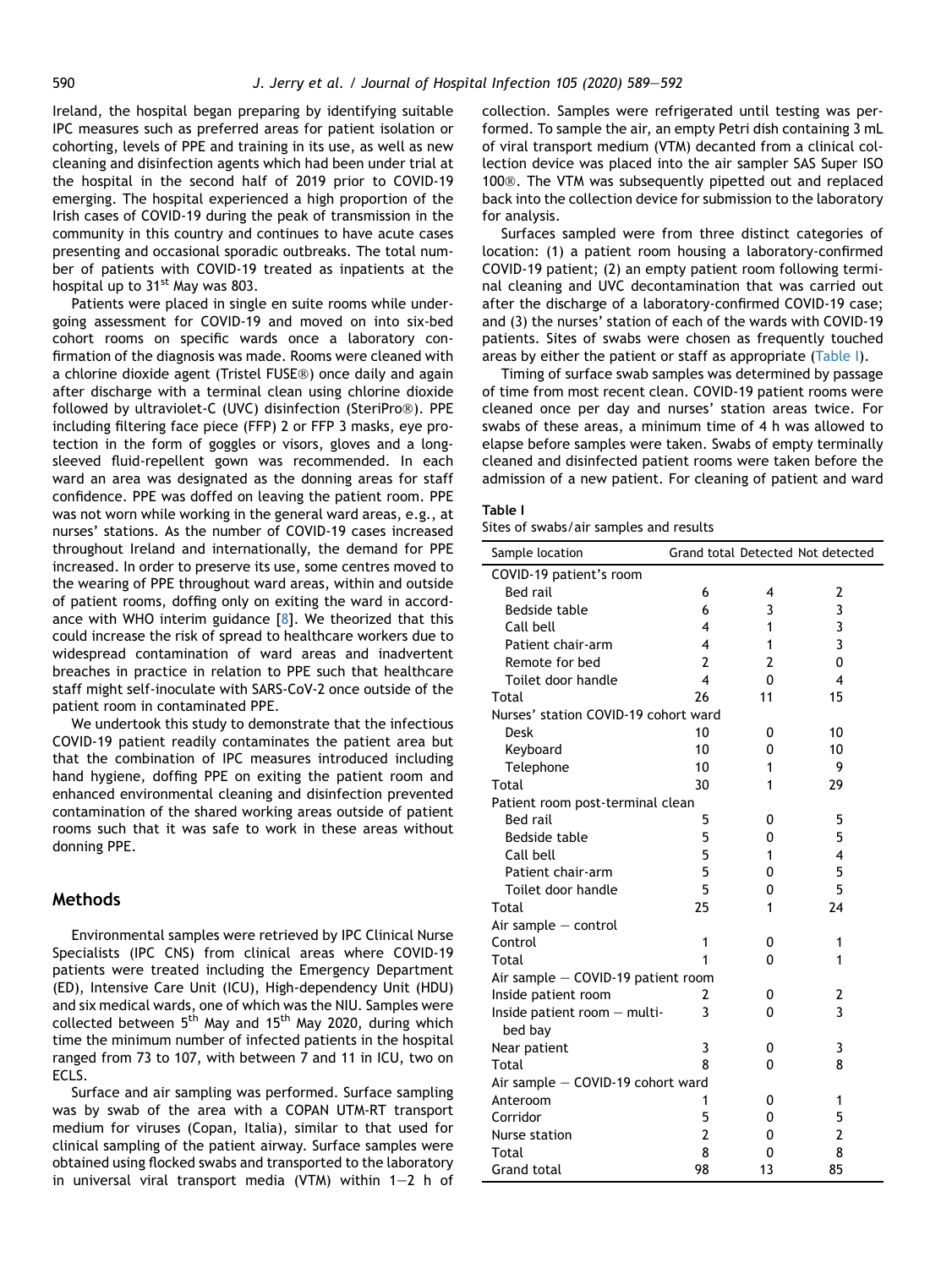areas, a chlorine dioxide agent was used (Tristel FUSE®). For a terminal clean after discharge of a COVID-19 patient, chlorine dioxide cleaning was followed by UVC decontamination using the SteriPro® UVC disinfection robot.

Air sampling was performed in single patient rooms housing COVID-19 patients both intubated and non-intubated, in multibed bays accommodating COVID-19 patients on respiratory treatments deemed likely to generate aerosols, e.g., noninvasive ventilation, and in the general corridor outside the rooms of COVID-19 patients [\(Table I\)](#page-1-0).

Surface and air samples were analysed for the presence of SARS-CoV-2 RNA by molecular testing using the Cepheid Xpert Xpress SARS-CoV-2 assay (Cepheid AB, Solna, Sweden) under Emergency Use Authorization. The Xpert test platform integrates specimen processing, nucleic acid extraction, reverse transcriptase polymerase chain reaction amplification of SARS-CoV-2 RNA, and amplicon detection in a single cartridge. The assay amplifies two nucleic acid targets, namely N2 (nucleocapsid) and E (envelope) wherein N2 is more specific for SARS-CoV-2.

## Results and discussion

Eighty-one surface swab samples were retrieved for the purposes of the study, 26 from within COVID-19 patient rooms, 25 from COVID-19 patient rooms after discharge and following completion of terminal cleaning and disinfection with additional UVC decontamination and 30 from nurses' stations.

Testing of the patient room indicated that the patient easily contaminated the area, with almost half of the tests detecting SARS-CoV-2 (11/26, 42.3%). These areas may have been contaminated by coughing, as they were all in close proximity to the patient's bed or chair, or by spread from the patient's contaminated hands. The remote control for the bed in two rooms was the most frequently positive site (2/2, 100%). These were located in rooms in the ICU, where the remote is an area frequently handled by staff members while caring for the patient. The bed side rail was the second most frequent (4/6, 66.7%), another area touched frequently by both patient and staff. The handle of the en suite bathroom door was not found to be contaminated in any of four en suite rooms tested. This may be due to the fact that it was located more than 2 m from the patient or that the patient was too unwell to mobilize to use the bathroom.

There was just one positive test among the samples taken from cleaned rooms. One call bell was found to be contaminated but was also noted to be in disrepair and unlikely to be easily cleaned. In addition, its placement in the room was beyond the reach of the UVC. Replacement and alternative location was immediately recommended. Subsequently all wards were instructed to review equipment condition and cleaning protocols. One telephone at a nurses' station tested positive for SARS-CoV-2 whereas all desk and computer keyboard samples returned negative results. This might suggest that contamination arose due to the respiratory droplets of an infected staff member rather than transfer of patient virus from the contaminated patient room.

The total number of air samples taken was 16, eight from patient rooms, eight from corridors of COVID-19 wards. One control sample of VTM was reserved as a negative control sample for laboratory testing. None of the air samples taken yielded positive results. While this might reassure us that the virus was not airborne, the absence of a positive control such as a positive result even in near patient testing prevents us from drawing any firm conclusions as we could not validate our sampling method.

In conclusion, the hospital environment has long been identified as a source of transmission of other infections within hospitals [[9](#page-3-1)]. Placing patients in accommodation isolated from those without infection, hand hygiene, wearing of appropriate personal protective equipment and thorough environmental cleaning and disinfection have all been recognized as important interventions to prevent and control the spread of infections in hospital. It follows that the same measures be put in place to prevent the spread of COVID-19. This study demonstrates that these measures effectively prevented spread of SARS-CoV-2 from contaminated patient rooms to general ward areas. This will inform future management of COVID-19 in the event of resurgence as well as other emerging infectious diseases.

## Acknowledgements

The authors wish to acknowledge the support of other members of the departments of Infection Prevention and Control and Clinical Microbiology in conducting the study.

Conflict of interest statement None declared.

Funding sources None.

## References

- <span id="page-2-0"></span>[1] WHO China joint mission on coronavirus disease. 2019 February 2020. Available at: [https://www.who.int/news-room/feature](https://www.who.int/news-room/feature-stories/detail/who-china-joint-mission-on-coronavirus-disease-2019-(covid-19))[stories/detail/who-china-joint-mission-on-coronavirus-disease-](https://www.who.int/news-room/feature-stories/detail/who-china-joint-mission-on-coronavirus-disease-2019-(covid-19))[2019-\(covid-19\)](https://www.who.int/news-room/feature-stories/detail/who-china-joint-mission-on-coronavirus-disease-2019-(covid-19)) [last accessed June 2020].
- <span id="page-2-1"></span>[2] Infection prevention and control during health care when COVID-19 is suspected Interim guidance 19 March 2020, World Health Organisation. Available at: [https://www.who.int/publications/i/](https://www.who.int/publications/i/item/10665-331495) [item/10665-331495](https://www.who.int/publications/i/item/10665-331495) [last accessed June 2020].
- [3] third update Infection Prevention and Control and preparedness for COVID 19 in healthcare settings. European Centre for Disease Prevention and Control; 13 May 2020. Available at: [https://www.](https://www.ecdc.europa.eu/en/publications-data/infection-prevention-and-control-and-preparedness-covid-19-healthcare-settings) [ecdc.europa.eu/en/publications-data/infection-prevention-and](https://www.ecdc.europa.eu/en/publications-data/infection-prevention-and-control-and-preparedness-covid-19-healthcare-settings)[control-and-preparedness-covid-19-healthcare-settings](https://www.ecdc.europa.eu/en/publications-data/infection-prevention-and-control-and-preparedness-covid-19-healthcare-settings) [last accessed June 2020].
- [4] Acute Hospital Infection Prevention and Control Precautions for Possible or Confirmed COVID 19 in a pandemic setting updated 3rd June 2020, Health Protection Surveillance Centre. Available at: [https://www.hpsc.ie/a-z/respiratory/coronavirus/](https://www.hpsc.ie/a-z/respiratory/coronavirus/novelcoronavirus/guidance/infectionpreventionandcontrolguidance/Infection%20Prevention%20and%20Control%20Precautions%20for%20Acute%20Settings%20-COVID-19.pdf) [novelcoronavirus/guidance/](https://www.hpsc.ie/a-z/respiratory/coronavirus/novelcoronavirus/guidance/infectionpreventionandcontrolguidance/Infection%20Prevention%20and%20Control%20Precautions%20for%20Acute%20Settings%20-COVID-19.pdf) [infectionpreventionandcontrolguidance/Infection%20Prevention%](https://www.hpsc.ie/a-z/respiratory/coronavirus/novelcoronavirus/guidance/infectionpreventionandcontrolguidance/Infection%20Prevention%20and%20Control%20Precautions%20for%20Acute%20Settings%20-COVID-19.pdf) [20and%20Control%20Precautions%20for%20Acute%20Settings%20-](https://www.hpsc.ie/a-z/respiratory/coronavirus/novelcoronavirus/guidance/infectionpreventionandcontrolguidance/Infection%20Prevention%20and%20Control%20Precautions%20for%20Acute%20Settings%20-COVID-19.pdf) [COVID-19.pdf](https://www.hpsc.ie/a-z/respiratory/coronavirus/novelcoronavirus/guidance/infectionpreventionandcontrolguidance/Infection%20Prevention%20and%20Control%20Precautions%20for%20Acute%20Settings%20-COVID-19.pdf) [last accessed June 2020].
- <span id="page-2-2"></span>[5] Wu Songjie, Wang Ying, Jin Xuelan, Jia Tan, Liu Jianzhong, Mao Yiping. Environmental contamination by SARS-CoV-2 in a designated hospital for coronavirus disease 2019. Am J Infect Control 2020. <https://doi.org/10.1016/j.ajic.2020.05.003>.
- <span id="page-2-3"></span>[6] Rawlinson S. COVID-19 Pandemic: let's not forget surfaces. J Hosp Infect 2020. [https://doi.org/10.1016/j.jhn.2020.05.022.](https://doi.org/10.1016/j.jhn.2020.05.022)
- <span id="page-2-4"></span>[7] Infection prevention and control of epidemic- and pandemic-prone acute respiratory infections in health care. World Health